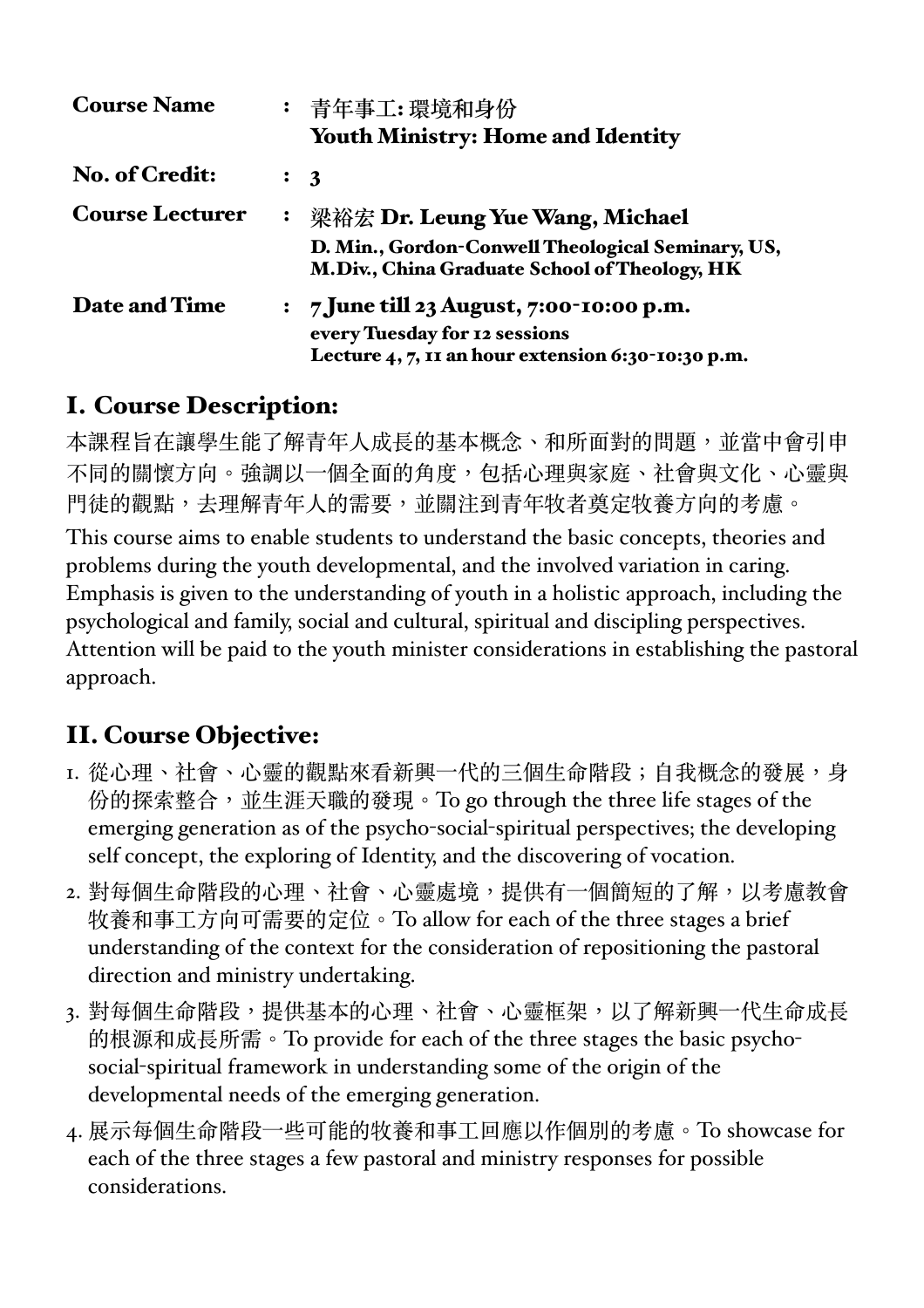## III.Course Format:

課堂筆記主要為中文,並以廣東話講課。自我反省練習及堂上討論會在課堂內進 行,參與程度會以之作評分。短文將在課前派發,須在課堂前完成閱讀以作討論。 作業提交按照指定日期,除申請延遲記錄在案或緊急醫療情況外,遲交將獲降分。 所有筆記、⽂章、資料將以數碼送出。The course materials will be mainly in Chinese and lectures shall be conducted in Cantonese. Self reflective exercises will be conducted and discussions will be in and out of class where participation are graded as of their involvement. Articles in Chinese will be given either on class or a class before and expected to complete the readings for subsequent conversation. Submission of assignments will follow deadlines provided. There will be grade reduction for late submission, except for documented or medical emergencies.

#### IV. Course Content:

1. 7/6 青年事⼯簡介 Youth Pastoring Introduction

⾃我概念的發展 Developing the Self-Concept

- 2. 14/6 關懷同行 Life Carer for the Un-helped Helper (b. 閱讀文章 1)
- 3. 2I/6 個性長成的場景 Home for Developing the Personality (b. 閱讀文章 2) (d. 簡介訪談要求 Youth Interview Briefing)
- 4. 28/6 事工展示 Ministry Showcase (b. 閱讀文章 3) (c. 書本分享 Reading Presentation: 當⼦女說你好煩)

身份的探索整合 Integrating the Identity

- 5.  $5/7$  人生教練 Wholistic Coach for the Performing Leader (b. 閱讀文章 4)
- 6.  $\frac{12}{7}$  建立品格的場景 Home for Building the Character (b. 閱讀文章 5)
- 7. 19/7 事⼯展⽰ Ministry Renewal (b. 閱讀⽂章 6) (c. 書本分享 Reading Presentation: Youth Ministry From the Outside In)
- 8. 26/7 潮流⽂化的挑戰 Challenge from the Popular Culture (e. 簡介⽂章要求 Paper Writeup Requirement)
- \*\*\* 26/7 d. 呈交訪談報告 Interview Report Due

⼈⽣召命的發現 Discovering the Vocation

- 9. 2/8 啟蒙導師 Enlightening Mentor for the Trapped Disciple (b. 閱讀文章 7)
- 10.9/8 發掘氣質的場景 Home for Discovering the Temperament (b. 閱讀文章 8)
- 11. 16/8 事⼯展⽰ Ministry Showcase (b. 閱讀⽂章 9)

(c. 書本分享 Reading Presentation: Toward a Prophetic Youth Ministry)

- 12. 23/8 青年事⼯前瞻 Youth Ministry Forward Looking
- \*\*\* 23/9 e. 呈交⽂章 Paper Writeup Due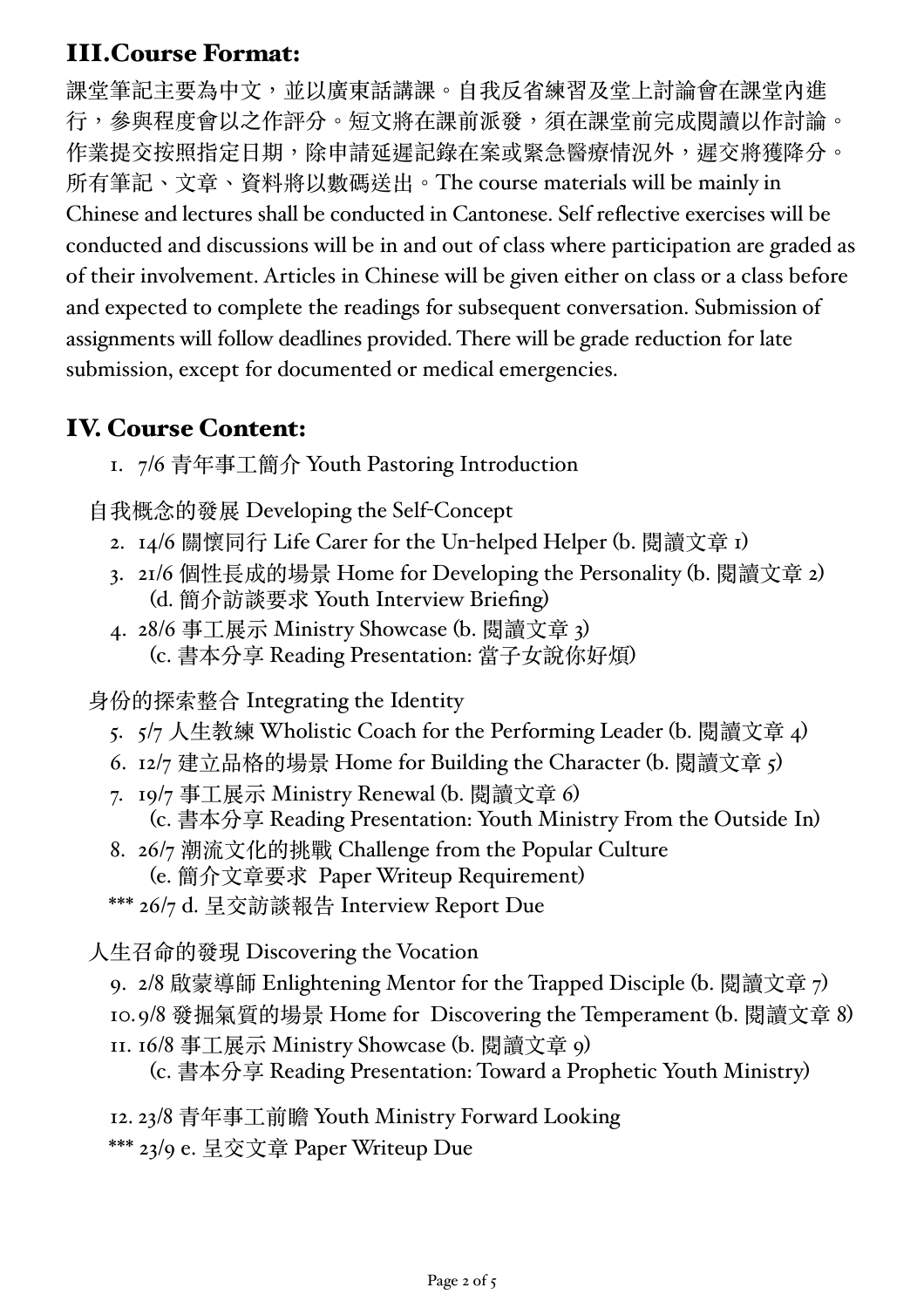# V. Course Requirements:

- a.課堂參與 Participation (10%): 鼓勵學生在課堂上積極參與討論和案例研究, 並期 間所進⾏的⾃我意識和反思練習。Students are encouraged to participate actively in discussions and case studies during lectures, as well as the self awareness and reflection exercises.
- b.文章閱讀 Article Reading (10%, 9 Articles ~30 pages): 文章於前一課堂提供,需於 下一課堂前完成閱讀。The digital copy will be provided on class or a class before and prior readings are required for subsequent discussion.
- c.書⽬分享 Book Reading Presentation (20%): 同學分組完成以下指定書籍閱讀(三 選⼀),於課堂上概述書本要旨、並個⼈對青年事⼯的反思。Complete the assigned book reading listed below and present an overview as well as personal reflection during class.
	- 當子女說你好煩: 與青少年溝通得技巧和心法.
	- Youth Ministry From the Outside In: How Relationships & Stories Shape Identity.
	- Toward a Prophetic Youth Ministry Theory and Praxis in Urban Context.
- d.訪談報告 Interview (15%, 2,500 中⽂字): 與 18 至 25 歲左右的年輕⼈作⾯談,要求 學生以全面的角度(包括心理與家庭、社會與文化、心靈與門徒的觀點),去了 解該年輕人的成長掙扎,並對年輕人的生命成長狀況進行分析,並提出繼續跟進 的建議。The interview requires student to use a holistic approach; including the psychological and family, social and cultural, spiritual and discipling perspectives, to reflect on the struggles of a youth around age 18 to 25, and to provide an analysis of the situation of the youth, and a proposal of continue work.
- e.論文 Paper (40%, 4,500 中文字): 給以下四選一的主題作出討論和回應,這些主題 圍繞當今青年的四個議題,內容要求學生發揮課堂所學、或引用書本智識以作啟 迪(需提供出處):獨立與放手, 勇氣與探索, 視野與世界, 夢想與立志(課堂前文 章也環繞這四個議題)。It requires student to consolidate what one has enlightened during the course, to provide a dissertation from one of the following given topics, which revolve around a developmental theme of nowadays youth: i) self autonomy to differentiate, ii) courage to explore, iii) embrace perspectives with diversity, iv) dream with an aspiration. (Article Readings are also categories by these four topics)

# VI.Bibliography:

### Curriculum

- Andrews, Alan, ed. Of *The Kingdom Life: A Practical Theology of Discipleship and Spiritual Formation.* Colorado Springs, CO: NavPress, 2010.
- Arnett, Jefferey Jensen. *Emerging Adulthood: The Winding Road from the Late Teens through the Twenties.* New York, NY: Oxford University Press, 2004.
- Arzxola, Fernando Jr. *Toward a Prophetic Youth Ministry - Theory and Praxis in Urban*  Page 3 of 5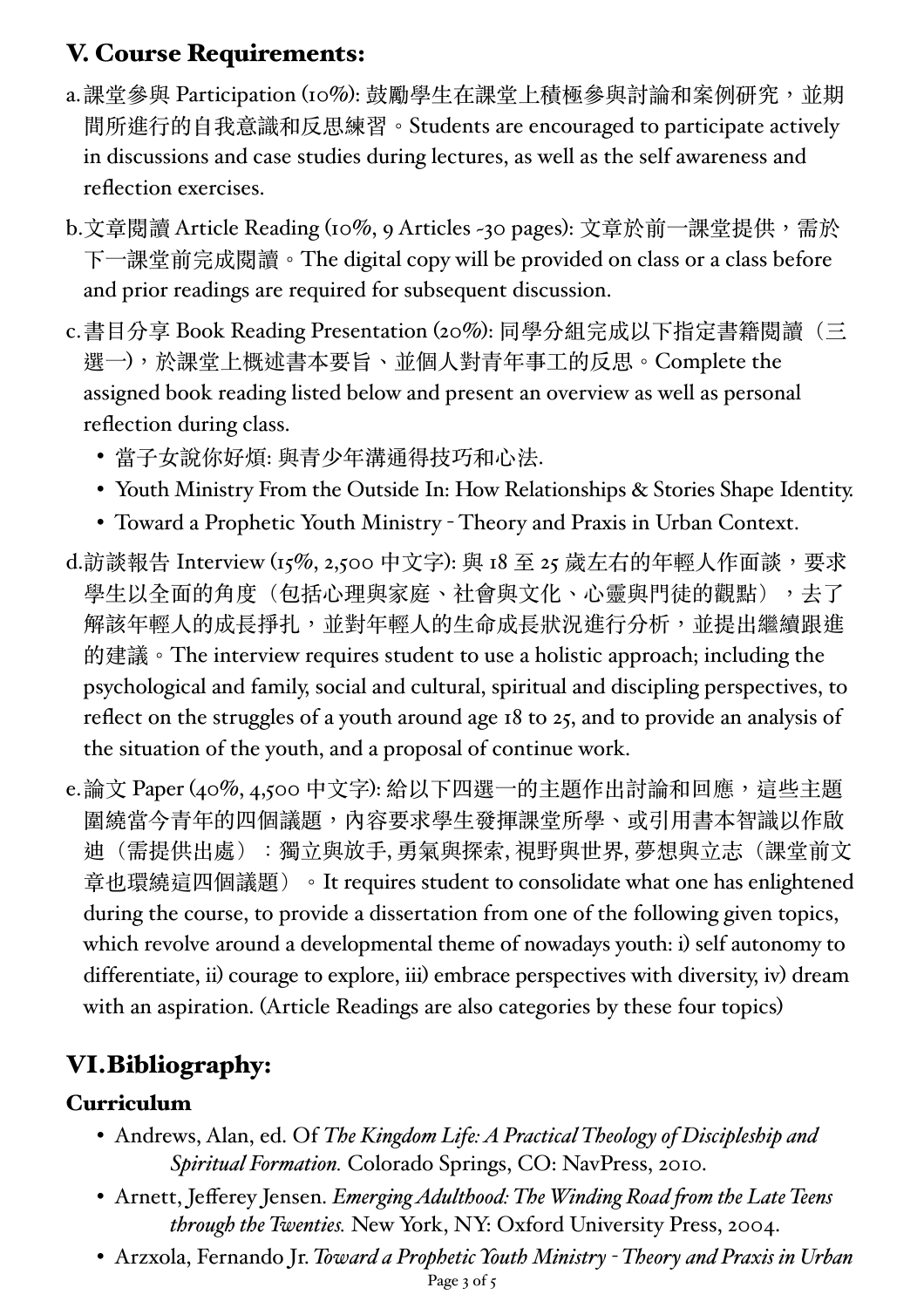*Context.* Downers Grove, IL: InterVarsity Press, 2008.

- Arzxola, Fernando, Brian Cosby, Ron Hunter, Greg Stier, and Chap Clark. *Youth Ministry in the 21st Century: Five Views.* Edited by Chap Clark. Grand Rapids, MI: Baker Academic, 2015.
- Black, Wesley, Chap Clark, Malan Nel, and Mark H. Senter. *Four Views of Youth Ministry and the Church: Inclusive Congregational, Preparatory, Missional, Strategic.* Edited by Mark H. Senter. Grand Rapids, MI: Zondervan, 2001.
- Brandon K Mckoy. *Youth Ministry From the Outside In - How Relationships and Stories Shape Identity.* Downers Grove, IL: InterVarsity Press, 2013.
- Erikson, Erik H. *Identity: Youth and Crisis.* New York, NY: Norton, 1995.
- Gerali, Steve, *Teenage Guys - Exploring Issues Adolescent Guys Face and Strategies to Help Them.* Grand Rapids, MI: Zondervan, 2006.
- Gerard Egan著, 鍾瑞麗譯. 助⼈歷程與技巧: 有效能的助⼈者 (第⼆版) *The Skilled Helper: A Problem-Management and Opportunity-Development Approach to Helping*. 台北: 雙葉書廊出版社, 2012.
- Merton Strommen, Karen E. Jones, Dave Rahn. *Youth Ministry That Transforms.*  Grand Rapids, MI: Zondervan, 2001.
- Meyer, Keith. *Whole Life Transformation: Becoming the Change Your Church Needs.*  Downers Grove, IL: InterVarsity Press, 2010.
- Olson, Ginny. *Teenage Girls - Exploring Issues Adolescent Girls Face and Strategies to Help Them.* Grand Rapids, MI: Zondervan, 2006.
- Schoel, Jim, and Richard S. Maizell. *Exploring Islands of Healing - New Perspectives on Adventure Based Counseling.* Project Adventure Inc., 2002.
- Smith, Christian and Patricia Snell. *Souls in Transition: The Religious and Spiritual Lives of Emerging Adults.* New York: Oxford University Press, 2009.
- William T. Kirwan. *Biblical Concepts for Christian Counseling - A Case for Integrating Psychology and Theology.* Grand Rapids, MI: Baker Academic, 2002.
- 丹尼斯.格林伯格 Dennis Greenberger, 克莉絲汀 Christine A. Padesky 著. 吳郁 芸譯. 想法轉個彎, 就能掌握好心情: 認知療法權威教你用書寫方式, 擺脫 擾亂的思緒與情緒問題 *Mind Over Mod - Change How You Feel by Changing the Way You Think.* ⾹港: ⼤樹林出版社, 2017.
- 伍詠光、葉玉珮. 當子女說你好煩: 與青少年溝通得技巧和心法. 香港: 突破出版 社, 2016.
- 法比安奴.福臨 Fabiano, F., 嘉蓮.法比安奴 C. Fabiano 著, 甄翠華譯. 醫治過去, 釋放將來 *Healing the Past Releasing Your Future - Discover the Roots of Adult Problems, Experience Healing and Breakthrough to your God-given Destiny.* ⾹港*:*  高示, 2008.
- 瓦爾特.布魯格曼 Walter Brueggemann 著. 謝樂知 Le-Chih Hsieh 譯. 先知式的 想像 *The prophetic imagination.* 台灣: 基督教⽂藝出版社, 2009.
- 蔡元雲、謝⽂策. 牧養新世代 *Pastor Youth For the New Generation.* ⾹港: 突破出版社, 2013.